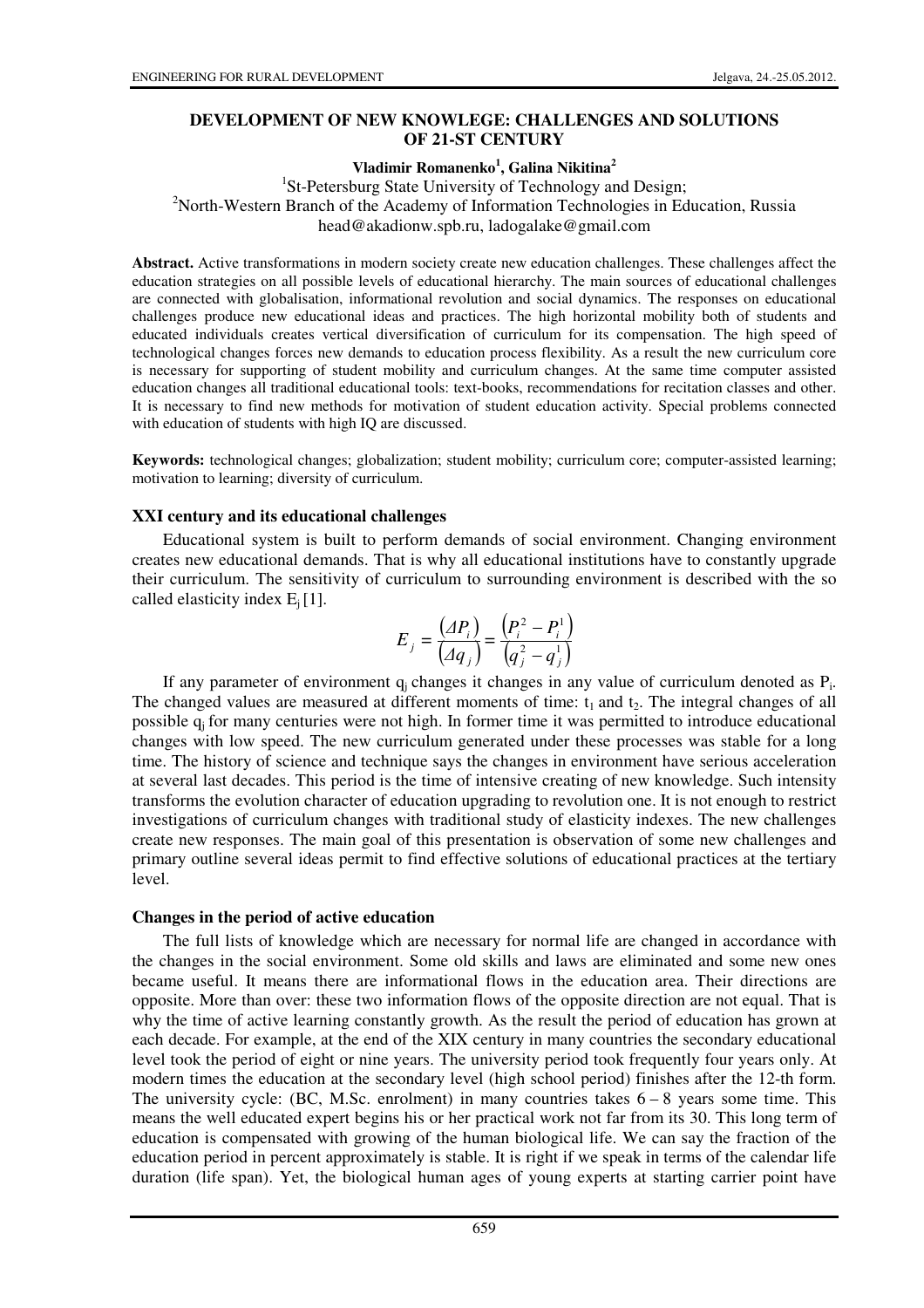noticeably grown. Many students which turned 25 have families and kids. They need money for support of his or her relatives. The motivation to education of students at 18 and at 25 years is very different. Many students are forced to have a one-two year brake in his or her studies. This is serious challenge for the university staff, indeed.

There is the third time involved in the standard education cycle. This time can be denoted as the life time of generation of technical and technological products. Evolution of knowledge, ideas and technologies is described with standard laws connected with their development. These main laws could be represented with the help of the S-form curve referred as the logistical curve. This curve started as exponent. It detects any horizontal saturation part after some years. This saturation part transforms into a new logistic curve after the so called period of the technological gap – Fig.1. At former times the technological gaps were long. Let us remember: the needle was invented at the stone age. The sewing machine was invented in the XIX century only. In the XX



Fig. 1. **Logistic curves for two serial ideas:** the technological gap is absent

century the cell phone was invented in the last decades of the century. It is superseded by smart phones now. So, the life time of technique is sharply decreased – Fig.2. It is necessary to use average human age as a scale in studies of such type processes certainly. Not far ago several generations worked with the unchanged technique. The technical environment was also stable. As a result the education process was stable, too. Nowadays the life time of ideas and technique is shorter than the active period of human life. The expert in any area has to update his or her skills and knowledge several times at the period of his or her real activity. That is why the renovation of curriculum is the actual requirement nowadays. It is the second challenge to education in the XXI century. Our point is that this challenge is the most important challenge of the XXI century to the education system.

# **Globalization and personal mobility**

The term globalization is widely spread. It is connected to the theory and to the sets of facts and observations of the modern human life. The well known term globalization does not have exact determination. At first this term was introduced by R. Robertson who wrote that globalization "… is the compression of the world and the intensification of consciousness of the world as a whole" [2]. Historically the phenomenon of globalization was described many times even in the ancient period. There are known a lot of examples of this process. The experts in economics say this process became very active since 1650 – when the slave trade officially started. All the main confessions are spread in the world in the process of their idea of globalization expansion. The second half of the XX century transformed the ways of globalization. The classical globalization was realised in two ways. The first one was the slow sprawling of technologies. The second one was the territorial extension of states and building of empires. In opposite, the modern process is the association of the independent well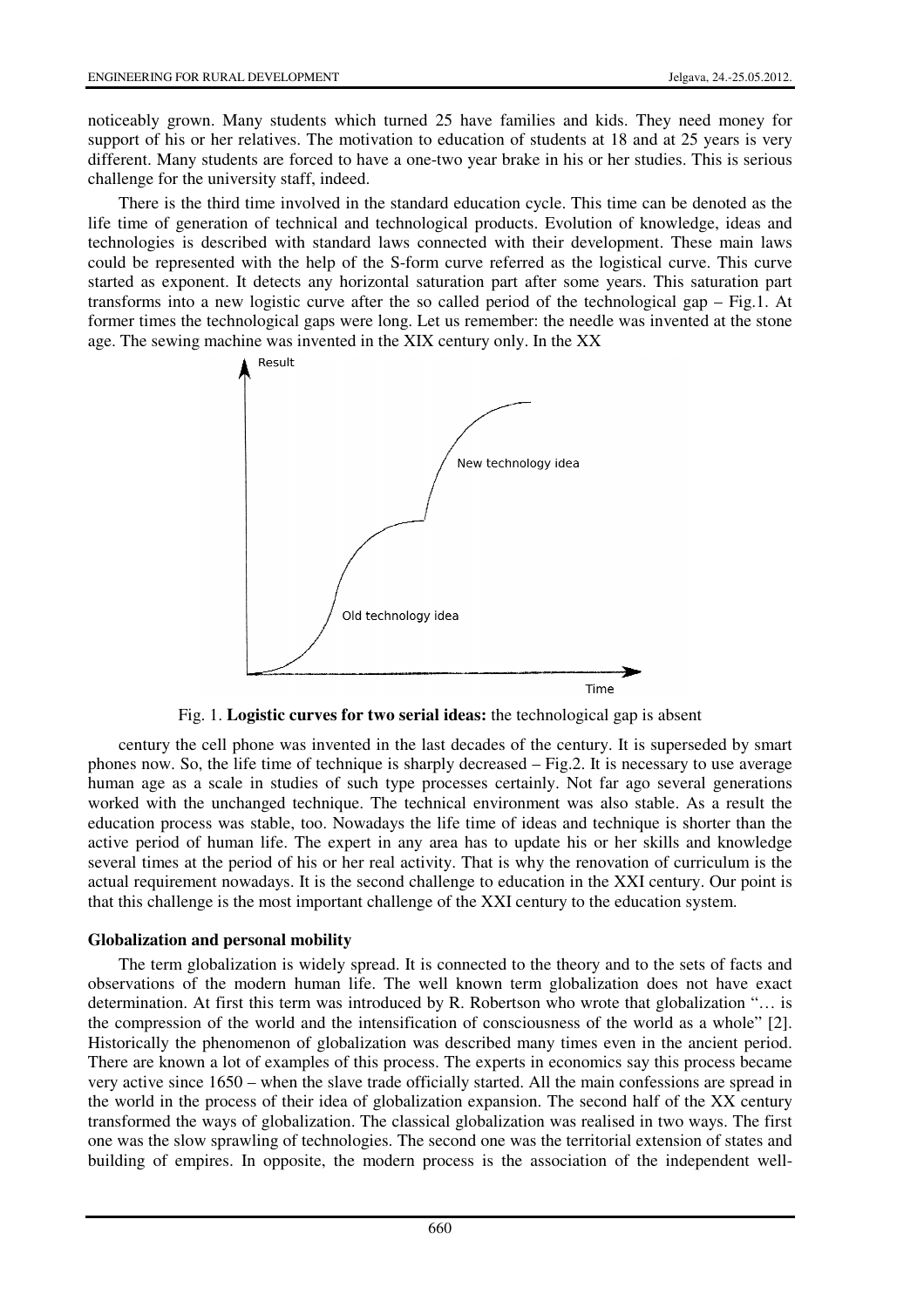developed states. This process demands some unification acts in particular new standards like the standards ISO, unification of the traffic laws, the library descriptions and catalogues.





In the field of education there are two areas connected with the globalization [3]. The first among them is the study of new standards, laws and so on. The second area is more interesting. Its idea is to give a set of universal knowledge, skills and abilities, the so called KSA. This universal set of KSA formats the so called base curriculum core. The well educated specialist who possesses all KSA of this curriculum core can find a good position in many countries. He or she can get additional classes in many universities or special schools. That is why the development of the modern educational process creates high mobility of individuals with different education levels. There are some special requirements to ensure programs of students and faculties education exchange and professional mobility. First of all they are new requirements in the conversation field. The European qualified individual must have excellent command in English. His professional knowledge has to be estimated by the help of a universal standard procedure. These facts significantly increase the homogeneity of the whole world educational space. The homogeneity of knowledge includes some standard programs and standard testing procedures, marks and other practices. All documents – certificates, diplomas and degrees have to be standardised, too. Certainly this homogeneity is not painless. The most part of professional competencies are adapted to narrow application area. So the price for universality is the loss of specialisation. The standardisation of educational technologies and the student mobility affect the quality of education. The ideas of Bologna declaration silently permit some deterioration of the quality of education instead of its universality. Yet, the compensation of its improvement is based on creating additional diversity in educational strategies. This diversity is founded on the vertical diversity which is taking into account the personal behaviours of every student and better studentinstructor interaction. So the desirable skeleton of the modern educational strategy on the tertiary level is the combination of the horizontal homogeneity and the vertical diversity. To find the necessary balance between these two vectors is a serious problem. Its solution depends on national traditions, previous experience and competition between the different education institutions. To encourage this competition is the best response to this challenge. There is known one more model of creating educational diversity. This way it is connected with implementing in educational process some local aspects and ideas. In the area of sociology it is denoted as glocalisation [4].

# **Education of gifted individuals**

The quality education has to include some special different programs for gifted individuals. The today's optimal education strategy includes the special policy for development of all possible kinds of talent. No losses of individuals with non standard behaviours is the main thesis of the XXI century education system. Many of gifted students can get some additional consultations and study along their intensive personal educational path. Some individuals with high special properties must develop their behaviours in the schools and colleges of professional orientation – sportive, math-oriented, artistic et cetera. In many cases individual orientation in the professional oriented institutions is successful for some deterioration of any subjects of the basic curriculum core. Nobody would say anything bad if an excellent violinist would not possess modest skills in history or statistics. In similar words it is